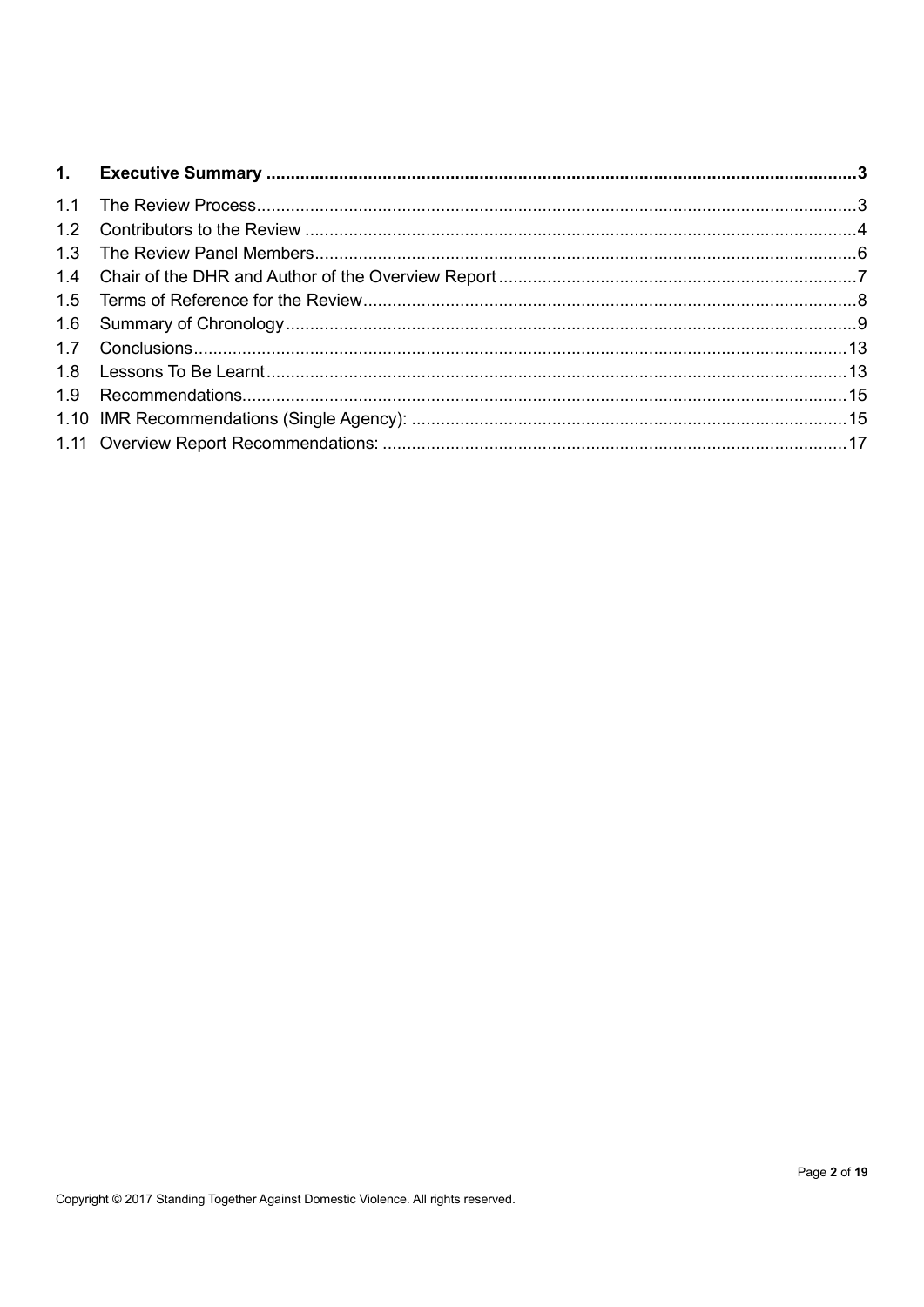# **1. Executive Summary**

# <span id="page-2-1"></span><span id="page-2-0"></span>**1.1 The Review Process**

- 1.1.1 This summary outlines the process undertaken by Safer Lambeth Partnership Domestic Homicide Review (DHR) Panel in reviewing the homicide of Sophia, a resident of the London Borough of Lambeth.
- 1.1.2 Sophia was murdered by her former partner, Daniel, shortly after she had collected Child B from their Primary School and while walking home. Both the Primary School and Sophia's home were in the same part of Lambeth. In addition to Child B, Sophia was in the company of Child A and a friend (June).
- 1.1.3 This review has been anonymised in accordance with the statutory guidance. The specific date of the homicide and the sex of the children have been removed (with anonymity further enhanced by the children being referred to as Child A and Child B). Only the chair and Review Panel members are named.
- 1.1.4 The following pseudonyms have been in used in this review for the victim and perpetrator (and other parties as appropriate) to protect their identities and those of their family members:
	- $\circ$  Victim Sophia (33 at the time of the homicide)
	- $\circ$  Perpetrator Daniel (41 at the time the homicide)
	- $\circ$  Victim's sister Cora
	- o Colleague / Friend Anna
	- o Colleague / Manager Ava
	- o Colleague / Manager Dawn
	- o Friend of Sophia Grace
	- $\circ$  Friend of Sophia June
	- o Colleague / Friend Harper
	- $\circ$  New boyfriend of Sophia Noah
	- o Colleague / Friend Tejbir
	- o Mother of perpetrator Victoria**.**
- 1.1.5 As Sophia both worked in, and had been a patient with, Kings College Hospital NHS Foundation Trust (KCH) the Review Panel discussed whether it would be appropriate to anonymise the Trust. It was agreed that this was a decision for the family. The chair discussed this issue with Cora (Sophia's sister) after she had reviewed the draft report in July 2018. She said she was comfortable with KCH being identified.
- 1.1.6 Additionally, the Primary School and Secondary School are not named as this could make the children identifiable. The General Practitioners (GPs) contributing to the review are also not named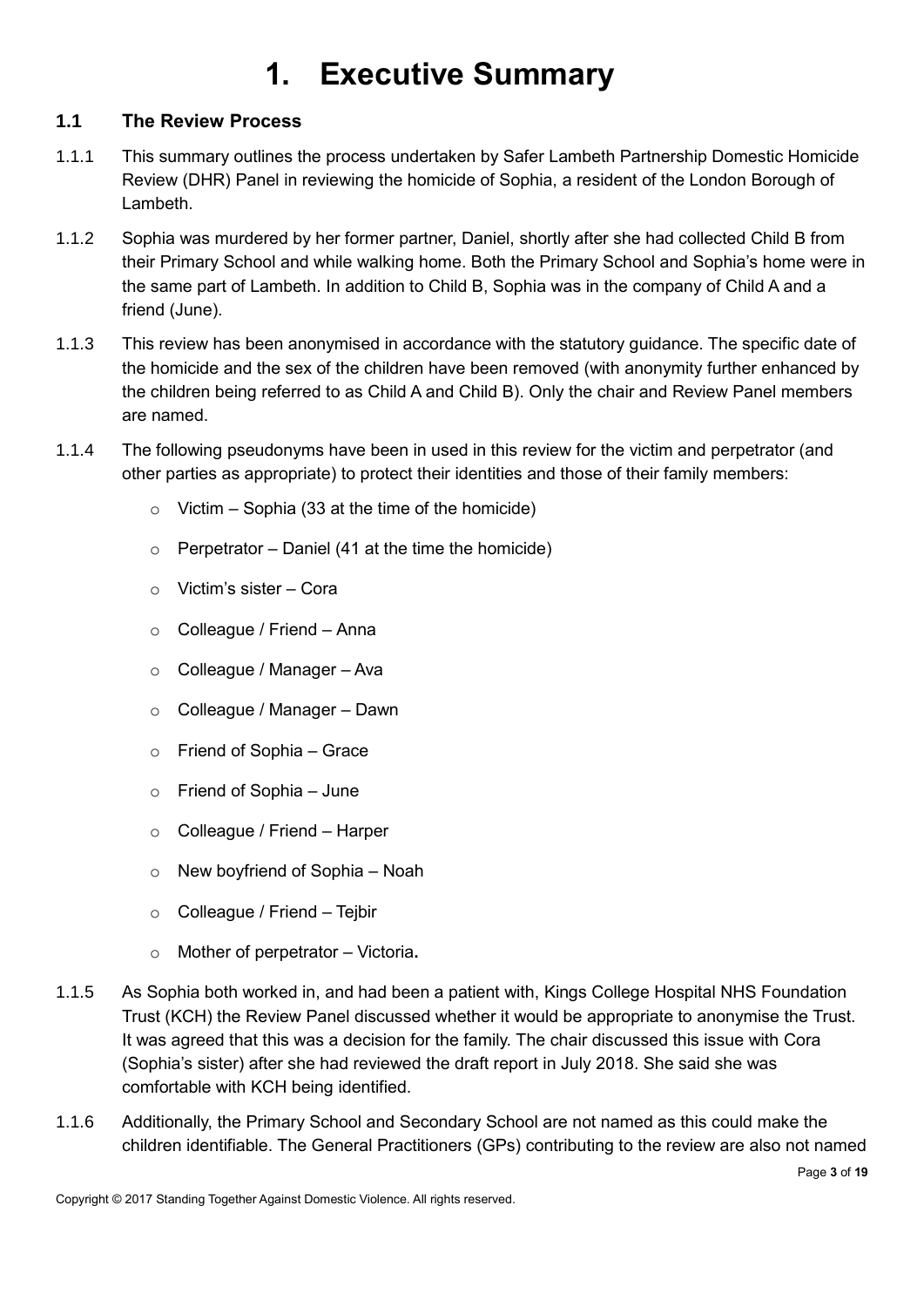as their location could be used to identify the subjects of the review. They are referred to as 'Medical Centres'.

- 1.1.7 The criminal trial concluded in November 2017, with Daniel pleading guilty to Sophia's murder. In December 2017 Daniel was sentenced to life imprisonment with a minimum term of 21 years.
- 1.1.8 The DHR began when the Safer Lambeth Partnership, in accordance with the December 2016 '*Multi-Agency Statutory Guidance for the Conduct of Domestic Homicide Reviews'*, commissioned this review. Having received notification from the Metropolitan Police Service (MPS) in late June 2017, a decision was made to conduct a DHR in consultation with the Local Authority Chief Executive and the Chairs of the Lambeth Safeguarding Adults Board (LSAB) and Lambeth Safeguarding Children's Board (LSCB). Subsequently, the Home Office was notified of the decision in writing at the start of July 2017.
- 1.1.1 Standing Together Against Domestic Violence (STADV) was commissioned to provide an Independent Chair (hereafter 'the chair') for this DHR in July 2017. The completed report was handed to the Safer Lambeth Partnership in August 2018. In September 2018, it was tabled at an extraordinary meeting of the Safer Lambeth Partnership Executive Board and signed off, before being submitted to the Home Office Quality Assurance Panel in the same month. In January 2019, the completed report was considered by the Home Office Quality Assurance Panel. In February 2019, the Safer Lambeth Partnership received a letter from Home Office Quality Assurance Panel approving the report for publication. The letter will be published alongside the completed report.

# <span id="page-3-0"></span>**1.2 Contributors to the Review**

- 1.2.1 This review has followed the statutory guidance. On notification of the homicide agencies were asked to check for their involvement with any of the subjects of the review, complete a summary of engagement form and secure any records. The approach adopted was to then seek Individual Management Reviews (IMRs) from those agencies that had been in contact. A total of 22 agencies were contacted. Eight agencies returned a nil-contact, 12 agencies submitted IMRs and chronologies, and two agencies provided summary of engagements only due to the brevity of their involvement. The chronologies were combined, and a narrative chronology produced.
- 1.2.2 The following agencies were contacted, but recorded no involvement:
	- o Lambeth Council Adult Social Care
	- o South London and Maudsley NHS Foundation Trust (SLAM)
	- o National Probation Service
	- o London Community Rehabilitation Company
	- o London Ambulance Service
	- o NHS 111
	- o Turning Point (Substance misuse service)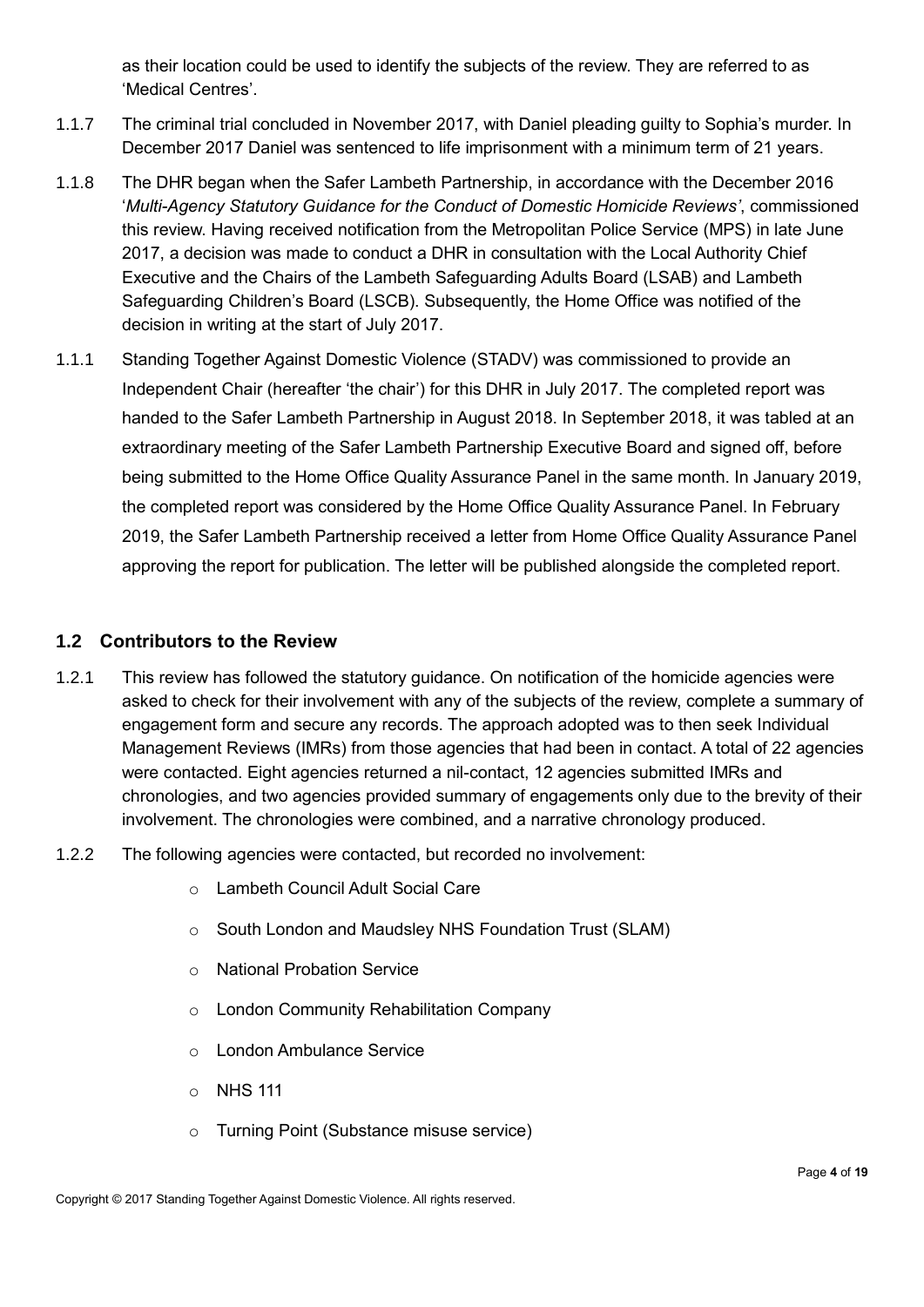- o Croydon Council Children Social Care.
- 1.2.3 The following agencies and their contributions to this DHR are:

| <b>Agency</b>           |                                                                                                       | <b>Contribution</b>       |
|-------------------------|-------------------------------------------------------------------------------------------------------|---------------------------|
| (CCG)                   | Croydon Medical Centre (Daniel's<br>GP) – completed by Croydon<br><b>Clinical Commissioning Group</b> | <b>IMR and Chronology</b> |
|                         | Guy's and St Thomas' NHS<br>Foundation Trust (GSTT)                                                   | <b>IMR and Chronology</b> |
| <b>KCH</b>              | As a health provider                                                                                  | <b>IMR and Chronology</b> |
|                         | As Sophia's employer                                                                                  |                           |
| (CSC)                   | Lambeth Children's Social Care                                                                        | <b>IMR and Chronology</b> |
| Lambeth Housing         |                                                                                                       | <b>IMR and Chronology</b> |
|                         | Lambeth Medical Centre (Sophia,<br>Child A and Child B's GP) -<br>completed by Lambeth CCG            | <b>IMR and Chronology</b> |
| <b>MPS</b>              |                                                                                                       | <b>IMR and Chronology</b> |
| <b>Primary School</b>   |                                                                                                       | <b>IMR and Chronology</b> |
| Refuge)                 | The Gaia Centre (provided by                                                                          | <b>IMR and Chronology</b> |
| <b>Secondary School</b> |                                                                                                       | <b>IMR and Chronology</b> |
| <b>Victim Support</b>   |                                                                                                       | <b>IMR and Chronology</b> |

- 1.2.4 In addition to the above agencies, it was also identified at the first Review Panel meeting that Sophia had been in contact with the Child Maintenance Service  $(CMS)^1$ , having made two applications for child maintenance during the time period being considered. Securing an IMR from the CMS was challenging, and this took up a significant amount of time, particularly for the chair, with a commensurate cost being incurred by the Safer Lambeth Partnership. These challenges were ultimately resolved and are more fully described in the Overview Report. The root cause was identified as uncertainty about the process, as this was the first time the CMS had been asked to participate in a DHR. Recommendations have been made to address this issue.
- 1.2.5 It was also identified at the first panel meeting that Daniel had contact with the National Society for the Prevention of Cruelty to Children (NSPCC) Helpline<sup>2</sup> during the period under review. Contact was made with the NSPCC, who promptly provided a summary of engagement of good quality. As

-

<sup>1</sup> The role of the CMS is to support separated families to establish effective financial arrangements for their children. For more information, go to: [https://childmaintenanceservice.direct.gov.uk.](https://childmaintenanceservice.direct.gov.uk/)

<sup>&</sup>lt;sup>2</sup> The NSPCC helpline provides help and support to thousands of parents, professionals and families. [https://www.nspcc.org.uk/services-and-resources/nspcc-helpline/.](https://www.nspcc.org.uk/services-and-resources/nspcc-helpline/)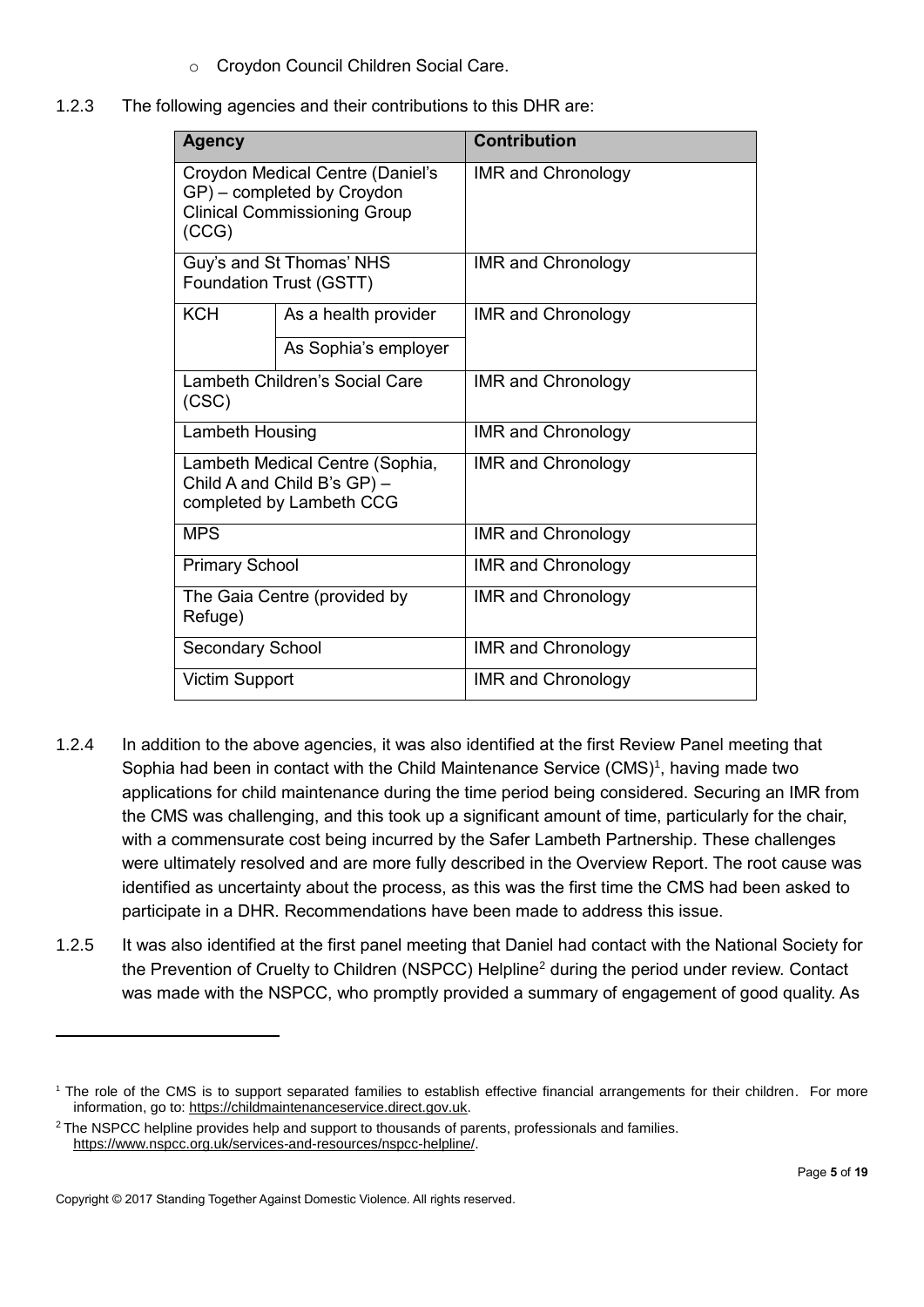their contact was limited it was agreed that the NSPCC would not attend the Review Panel but would be updated via the chair and invited to contribute as needed.

- 1.2.6 Lastly, during the course of the review, it was established that Sophia had contact with the Lambeth Council's Revenues and Benefits Service in relation to Council Tax. This team was approached for, and provided, a summary of engagement.
- 1.2.7 *Independence and Quality of IMRs*: IMRs were written by authors independent of case management or delivery of the service concerned. Most of the IMRs received were of a good quality, although some IMR authors adapted the templates provided. However, it was noticeable that where contact was limited, the quality of the IMRs submitted was of a lower standard. Nonetheless, all the IMRs submitted enabled the Review Panel to analyse the contact with Sophia, Daniel and / or Child A and B, and to produce learning for the DHR. Where necessary further questions were sent to agencies and responses were received. Additionally, Refuge and the Primary School were asked to revise their IMRs to specifically reflect good practice.
- 1.2.8 One area that was noticeably weak in agency IMRs was the analysis of equality and diversity. Some IMRs did not consider equality and diversity issues at all. Even where equality and diversity issues were considered, this tended to be focused on: whether agency records recorded any equality or diversity issues; how professionals worked with Sophia (few engaged with Daniel specifically); or framed in relation to compliance with organisational policies. While no recommendation is made in relation to this issue, it serves as a reminder that the commissioning Community Safety Partnership (CSP) and the chair must encourage IMR authors to engage fully with equality and diversity issues in their analysis. This issue is more fully described in the Overview Report.

# <span id="page-5-0"></span>**1.3 The Review Panel Members**

1.3.1 The Review Panel members were:

| <b>Name</b>                                                                         | <b>Agency</b>                                                      |
|-------------------------------------------------------------------------------------|--------------------------------------------------------------------|
| Cheryl Wright, Safer Croydon<br>Partnership Manager                                 | Place Department, Safety Division.<br>Crime & ASB, Croydon Council |
| Debbie Saunders, Head of Nursing<br>Safeguarding Children                           | <b>GSTT</b>                                                        |
| Hillary Williams, Interim Deputy<br>Director for Lambeth Operational<br>Directorate | Mental Health, SLAM                                                |
| Head of School <sup>3</sup>                                                         | <b>Primary School</b>                                              |
| Head Teacher <sup>4</sup>                                                           | Secondary School                                                   |
| Janice Cawley, Acting Detective<br>Inspector                                        | <b>Specialist Crime Review Group</b><br>(SCRG), MPS                |

-

<sup>3</sup> Not named to ensure anonymity of school, see 1.1.6.

<sup>4</sup> Not named to ensure anonymity of school, see 1.1.6.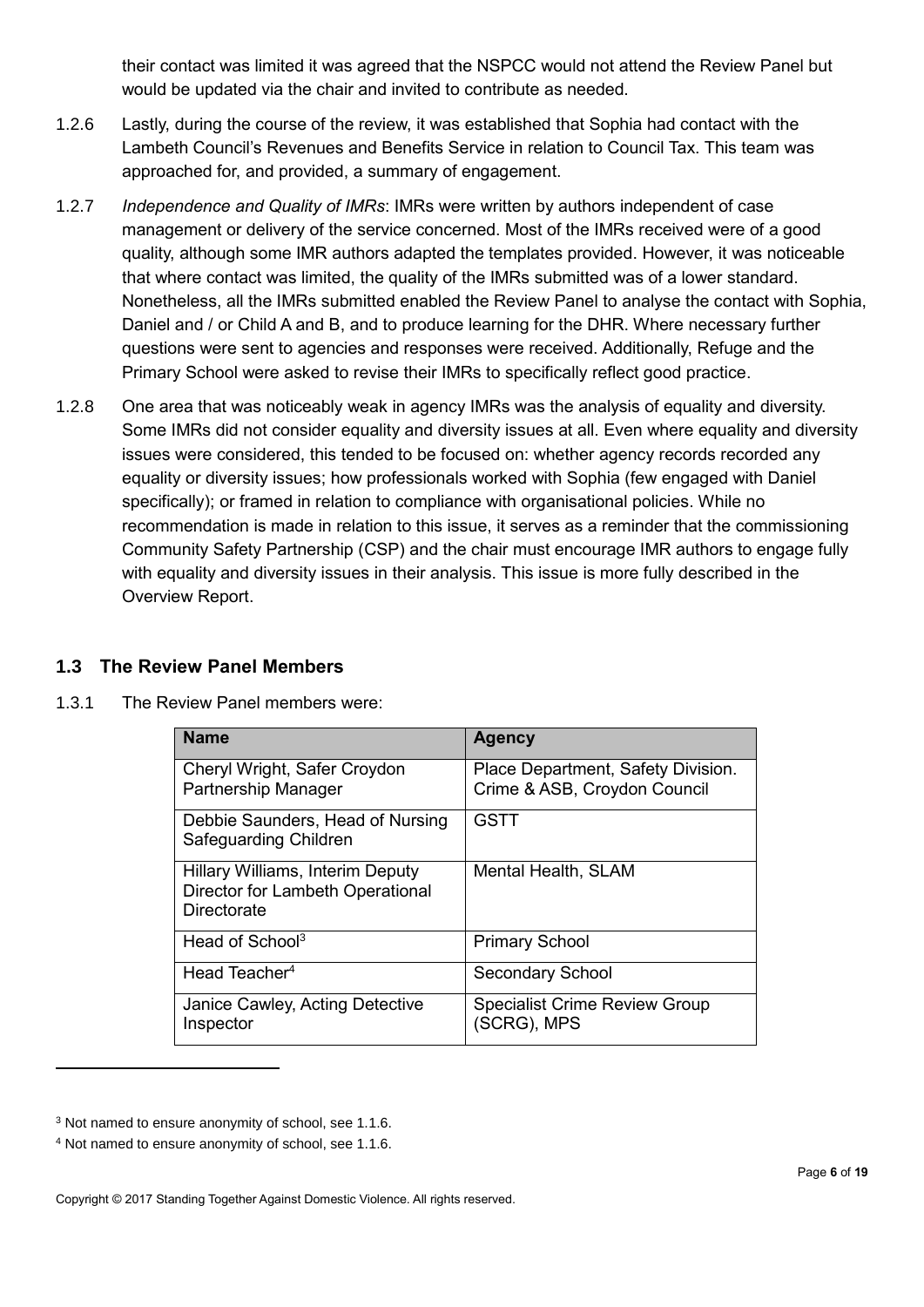| Jessica Ralph, Senior Operations<br>Manager                                                       | <b>Victim Support</b>                                |
|---------------------------------------------------------------------------------------------------|------------------------------------------------------|
| Moira McGrath, Director of<br>Integrated Commissioning and<br>CCG Lead for Adult Safeguarding     | Lambeth CCG                                          |
| Naeema Sarkar, Assistant Director<br>(Quality Assurance)                                          | Lambeth CSC                                          |
| Rachel Blaney, Designated Nurse                                                                   | Croydon CCG                                          |
| for Safeguarding Adults                                                                           |                                                      |
| Richard Outram, Head of<br>Safeguarding and Quality                                               | Adults & Health, Lambeth Council                     |
| Heather Smith, Head of Adult<br><b>Safeguarding Service</b>                                       | <b>KCH</b>                                           |
| Seamus Costello,<br><b>Alcohol/Stimulants Team Leader</b>                                         | Lambeth Addictions, SLAM                             |
| Shade Alu, Deputy Medical Director<br>(Safeguarding)                                              | Croydon Health Services NHS Trust                    |
| Sophie Taylor, Violence Against<br>Women and Girls Programme and<br><b>Commissioning Manager</b>  | Lambeth Council, Neighbourhoods<br>and Growth        |
| Stacey Bradburne, Violence Against<br>Women and Girls Prevention and<br><b>Engagement Officer</b> | Neighbourhoods and Growth,<br><b>Lambeth Council</b> |
| Tunde Akinyooye, Acting Area<br><b>Housing Manager</b>                                            | <b>Lambeth Housing Services</b>                      |
| Valerie Wise, Senior Operations<br>Manager and Sharon Erdman,<br><b>Head of Operations</b>        | Refuge (runs the Gaia Centre)                        |

- 1.3.2 *Independence and expertise*: Review Panel members were of the appropriate level of expertise and were independent, having no direct line management of anyone involved in the case.
- 1.3.3 The Review Panel met a total of four times, with the first meeting of the Review Panel on the 22 September 2017. There were further meetings on the 26 January 2018, 4 April 2018 and 27 June 2018. The Overview Report and Executive Summary were agreed electronically thereafter, with Review Panel members providing comment and sign off by email in August 2018.
- 1.3.4 The chair wishes to thank everyone who contributed their time, patience and cooperation.

# <span id="page-6-0"></span>**1.4 Chair of the DHR and Author of the Overview Report**

1.4.1 The chair and author of the review is James Rowlands, an Associate DHR Chair with STADV. James Rowlands has received DHR Chair's training from STADV. James Rowlands has chaired and authored two previous DHRs and has previously led reviews on behalf of two Local Authority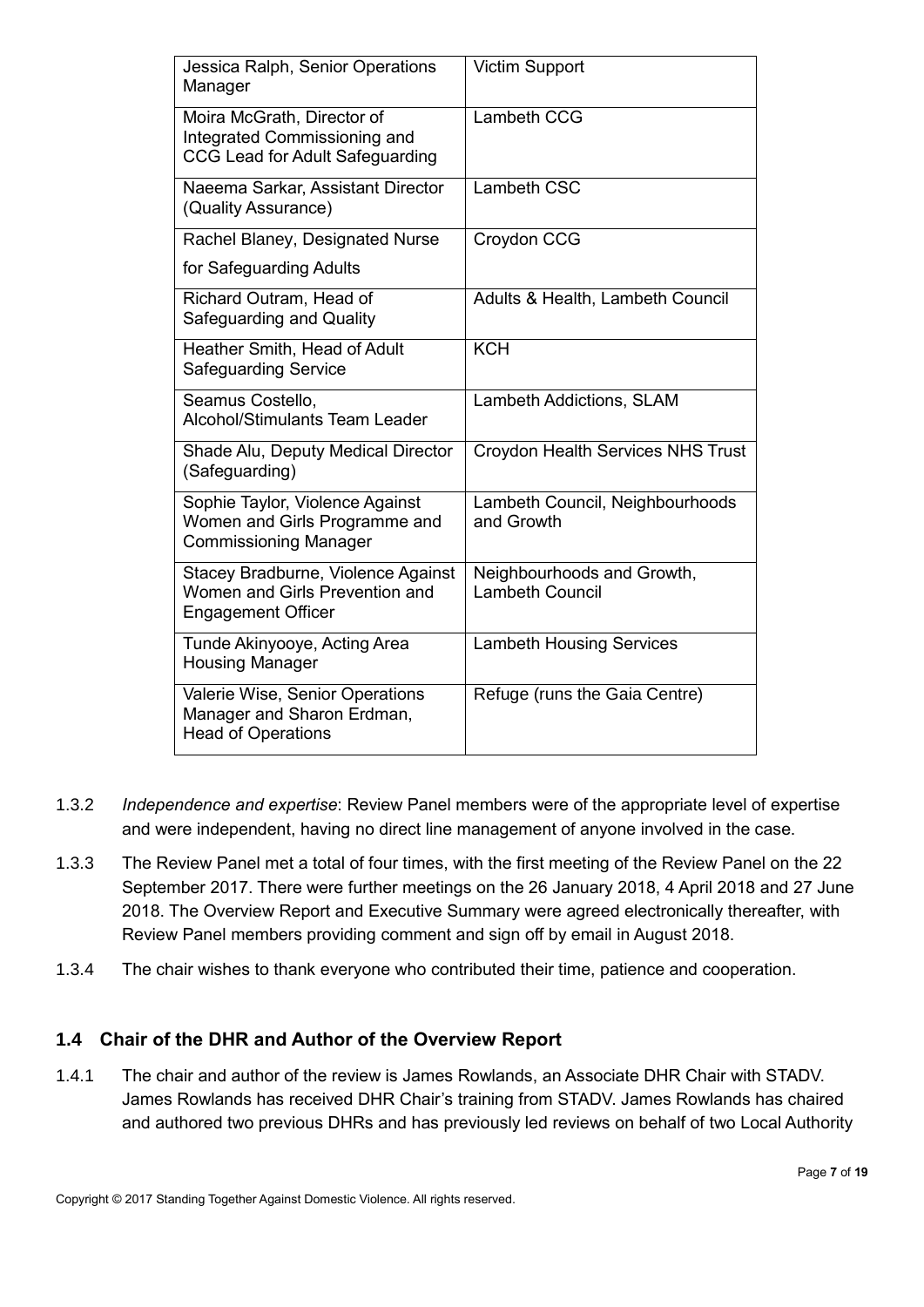areas in the South East of England. He has extensive experience in the domestic violence sector, having worked in both statutory and voluntary and community sector organisations.

- 1.4.2 Standing Together Against Domestic Violence (STADV) is a UK charity bringing communities together to end domestic abuse. We aim to see every area in the UK adopt the Coordinated Community Response (CCR). The CCR is based on the principle that no single agency or professional has a complete picture of the life of a domestic abuse survivor, but many will have insights that are crucial to their safety. It is paramount that agencies work together effectively and systematically to increase survivors' safety, hold perpetrators to account and ultimately prevent domestic homicides.
- 1.4.3 STADV has been involved in the Domestic Homicide Review process from its inception, chairing over 60 reviews, including 41% of all London DHRs from 1st January 2013 to 17th May 2016.
- 1.4.4 *Independence*: James Rowlands has no current connection with the local area or any of the agencies involved. James has had some contact with Lambeth prior to 2013 in a former role, when he was a Multi Agency Risk Assessment Conference (MARAC) Development Officer with SafeLives (then CAADA)<sup>5</sup>. This contact was in relation to the development of the local MARAC as part of the national MARAC Development Programme and is not relevant to this case.

# <span id="page-7-0"></span>**1.5 Terms of Reference for the Review**

- 1.5.1 At the first meeting, the Review Panel shared brief information about agency contact with subjects of the review, and as a result, established that the time period to be reviewed would be from 2008 (when the relationship is believed to have begun) to the date of the homicide. Where there was agency involvement with either subject prior to 2008, agencies were asked to summarise this, and review any issues pertinent to the review.
- 1.5.2 The Review Panel comprised agencies from Lambeth, as the victim was living in that area at the time of the homicide. Additionally, the perpetrator lived in and had some limited contact with agencies in the neighbouring London Borough of Croydon. Agencies in that borough were contacted for information and involved in the review, with this coordinated through a Review Panel member from the Safer Croydon Partnership.
- 1.5.3 *Key Lines of Inquiry*: The Review Panel considered both the 'generic issues' as set out in the statutory guidance and identified and considered equality and diversity, as well as the following case specific issues:
	- $\circ$  The communication, procedures and discussions, which took place within and between agencies
	- $\circ$  The co-operation between different agencies involved with Sophia, Daniel and the wider family, specifically Child A and Child B

-

<sup>5</sup> For more information, go to: [http://www.safelives.org.uk.](http://www.safelives.org.uk/)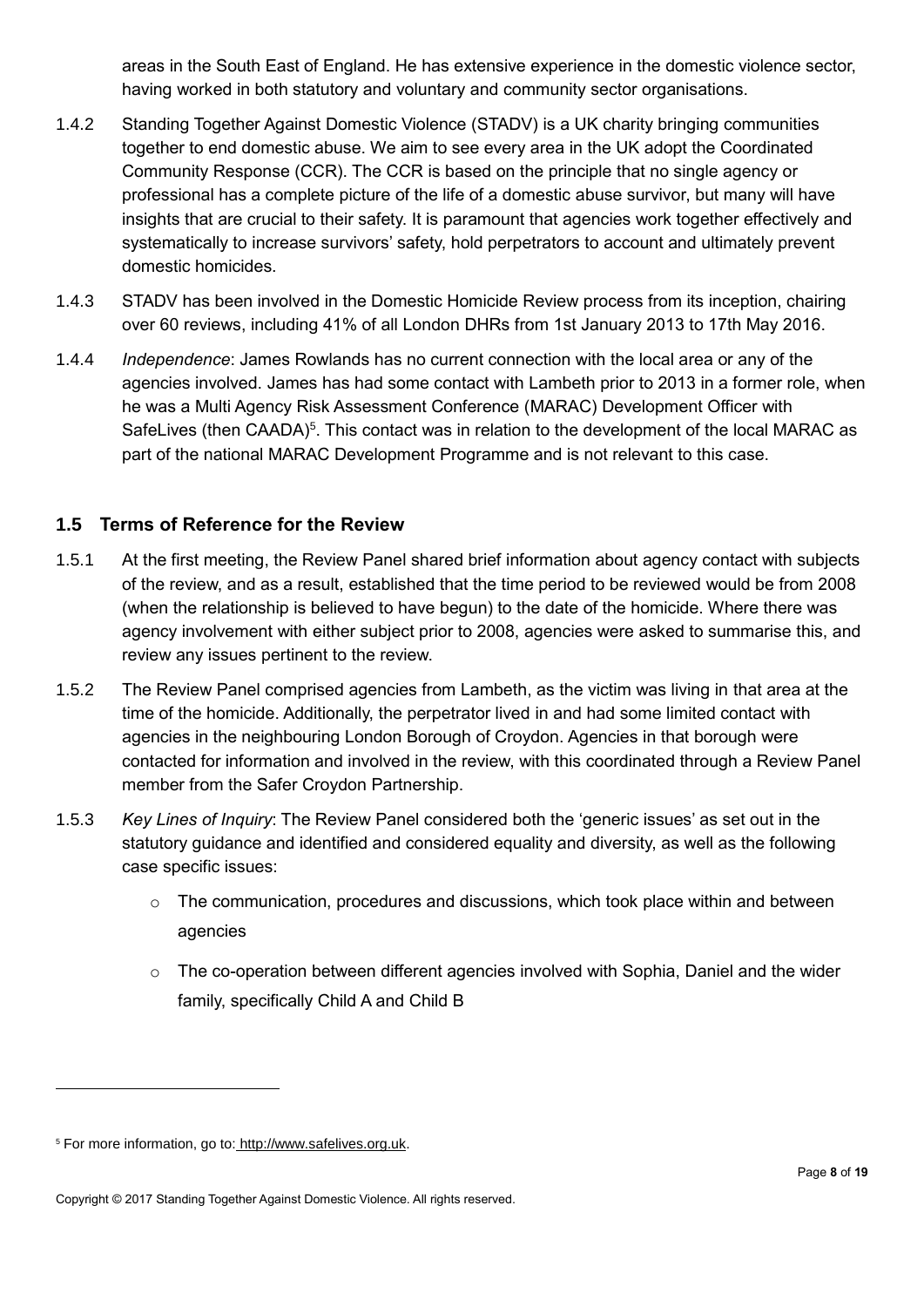- o The opportunity for agencies to identify and assess domestic abuse risk, including during any contact with Sophia, Daniel and / or Child A and Child B in relation directly to domestic abuse and / or other needs and issues
- o Agency responses to domestic abuse issues
- o Organisations' access to specialist domestic abuse agencies
- o The policies, procedures and training available to the agencies involved in domestic abuse issues
- o What might have helped or hindered engagement in services.
- 1.5.4 Additionally, the following issues were identified as potentially pertinent to the case and agencies were asked to consider these in their analysis where relevant: parental mental health and wellbeing; substance use; civil orders such as Non-Molestation Orders<sup>6</sup> and Prohibited Steps Orders<sup>7</sup>; and the impact of domestic violence and abuse on children.

# <span id="page-8-0"></span>**1.6 Summary of Chronology**

- 1.6.1 A range of agencies had contact with Sophia. Broadly this contact related to the following themes:
	- o Health
	- o Children
	- o Employment
	- o Domestic violence and abuse
	- o Child maintenance
	- o Other issues.

#### *Health*

-

1.6.2 Sophia had contact with a range of health services, including KCH (during pregnancy) and GSTT (health visiting services). No specific issues have been identified in relation to Sophia's contact

<sup>&</sup>lt;sup>6</sup> A Non-Molestation Order may be made under Part IV of the Family Law Act 1996. Non-Molestation Orders aim to protect victims of domestic violence from being abused. A non-molestation order prohibits the abuser from being violent or threatening violence and carries the power of arrest.

 $7$  A Prohibited Steps Order may be made under [section 8](https://www.lexisnexis.com/uk/lexispsl/family/document/393787/55KB-DRH1-F18F-01MR-00000-00/linkHandler.faces?psldocinfo=Prohibited_steps_orders_overview&A=0.7489249235247963&bct=A&service=citation&risb=&langcountry=GB&linkInfo=F%23GB%23UK_ACTS%23num%251989_41a%25sect%258%25section%258%25) of the Children Act 1989. It is an order that stops a parent who has parental responsibility from exercising that in relation to the issue set out in the order without the permission of the court. I.e. it tells a parent what they cannot do in respect of their child(ren). Examples including: stopping a child being removed from a particular parent's care, preventing a child being removed from a jurisdiction (England and Wales) or stopping a child being removed from their school.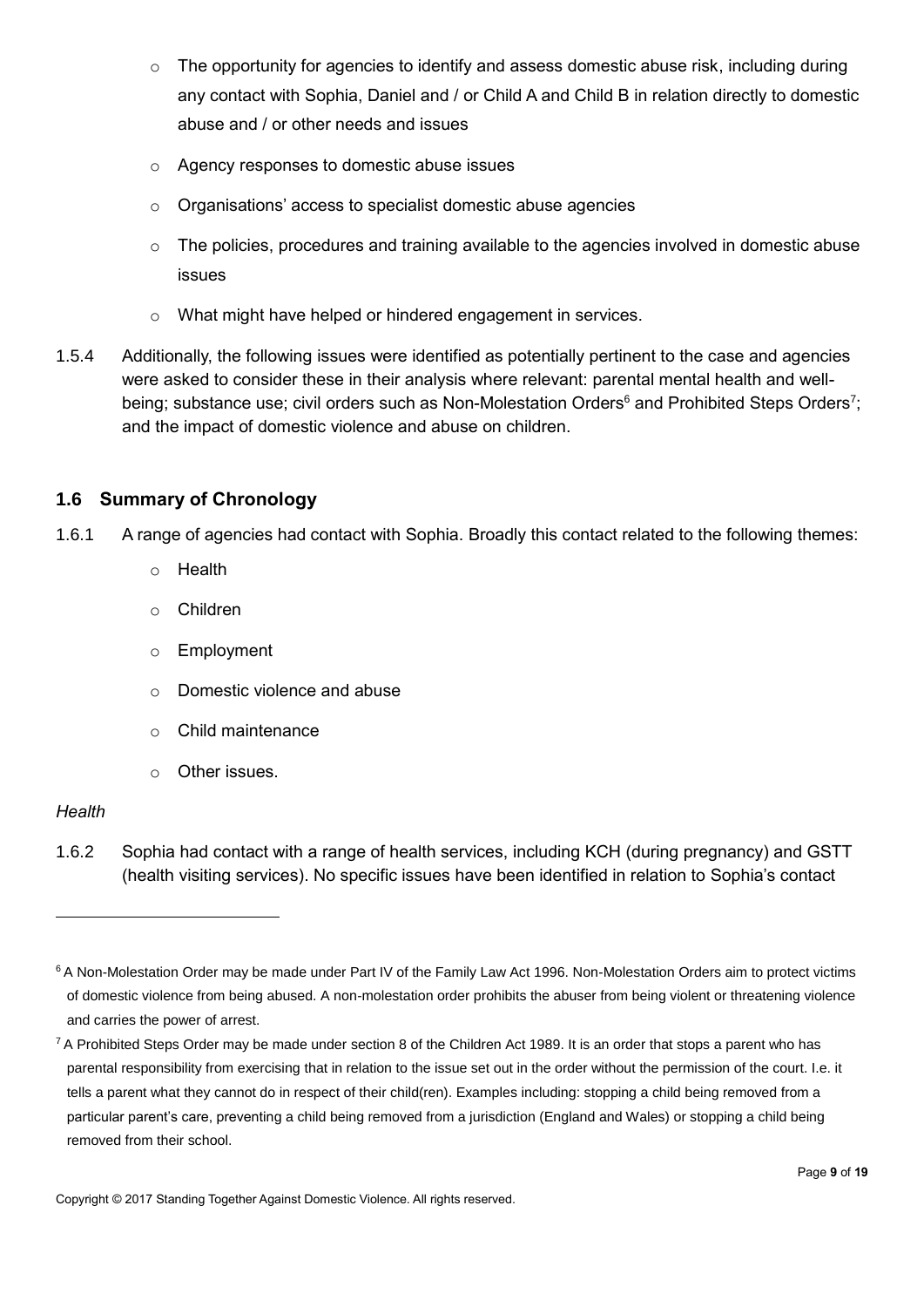with KCH. In relation to GSTT, while the medical care provided was appropriate, there were opportunities when routine enquiry could have been undertaken about domestic violence and abuse, but it is not clear if this happened.

1.6.3 Sophia's most significant contact was with the Lambeth Medical Centre. This contact related to her own or her children's health and can broadly be described as consisting of routine consultations or responses to specific health needs. Sophia made some disclosures relating to the end of her relationship, and to her *"domestic circumstances*". While the medical care Sophia received was appropriate, there were missed opportunities to directly enquire around domestic violence and abuse.

### *Children*

- 1.6.4 Sophia had contact with both the Secondary and Primary School around Child A and Child B's education. This included disclosing domestic violence and abuse to the latter but not the former. Additionally, there seems to have been issues with information sharing by Lambeth CSC to the Primary School and no information sharing with the Secondary School. The review has also identified issues with how Non-Molestation Orders and Prohibited Steps Orders are shared with education providers.
- 1.6.5 Both Child A and Child B were seen by staff from GSTT in relation to their developmental needs. Opportunities for staff to make direct enquiry in the context of health visiting services are described above, but it is also clear that despite extensive contact over time, Sophia did not make any disclosures to GSTT staff about domestic violence during her contact with them around the developmental needs of her children. The reasons for this should be considered further. Although no specific issues were identified in relation to the response by health professionals, the Review Panel noted that Sophia's experience may highlight some of the challenges for a parent in navigating the local pathway for the assessment / diagnosis of a learning difficulty.
- 1.6.6 Lambeth CSC had contact with Sophia on two occasions in 2016. The first (in April 2016) led to no action being taken. The second (from June 2016 onwards) related to Daniel's allegation that Child A had hit Child B. The review has identified a range of issues with Lambeth CSC's response including: the extent to which it accessed information from the wider professional network; the completeness of its assessment; the consideration of domestic violence and abuse; and the robustness of supervisory oversight. This review has also identified how Lambeth CSC over relied on the presence of Protective Orders in its assessment of risk and did not engage with Daniel directly in relation to his abusive behaviour. Significantly, this meant that Daniel's allegation in June 2016 was not considered more broadly in the context of domestic violence and abuse in the relationship, including whether it might be an example of 'abuse of process'.

# *Employment*

1.6.7 Sophia was employed by KCH and made disclosures to her manager(s). It appears that these were dealt with sympathetically at the time. However, KCH has identified opportunities to further develop support for staff and managers in relation to domestic violence and abuse. Additionally, as a whole, members of the Review Panel discussed their own agency provision for staff and managers and identified that a number do not have a policy or procedure in place.

#### *Domestic violence and abuse*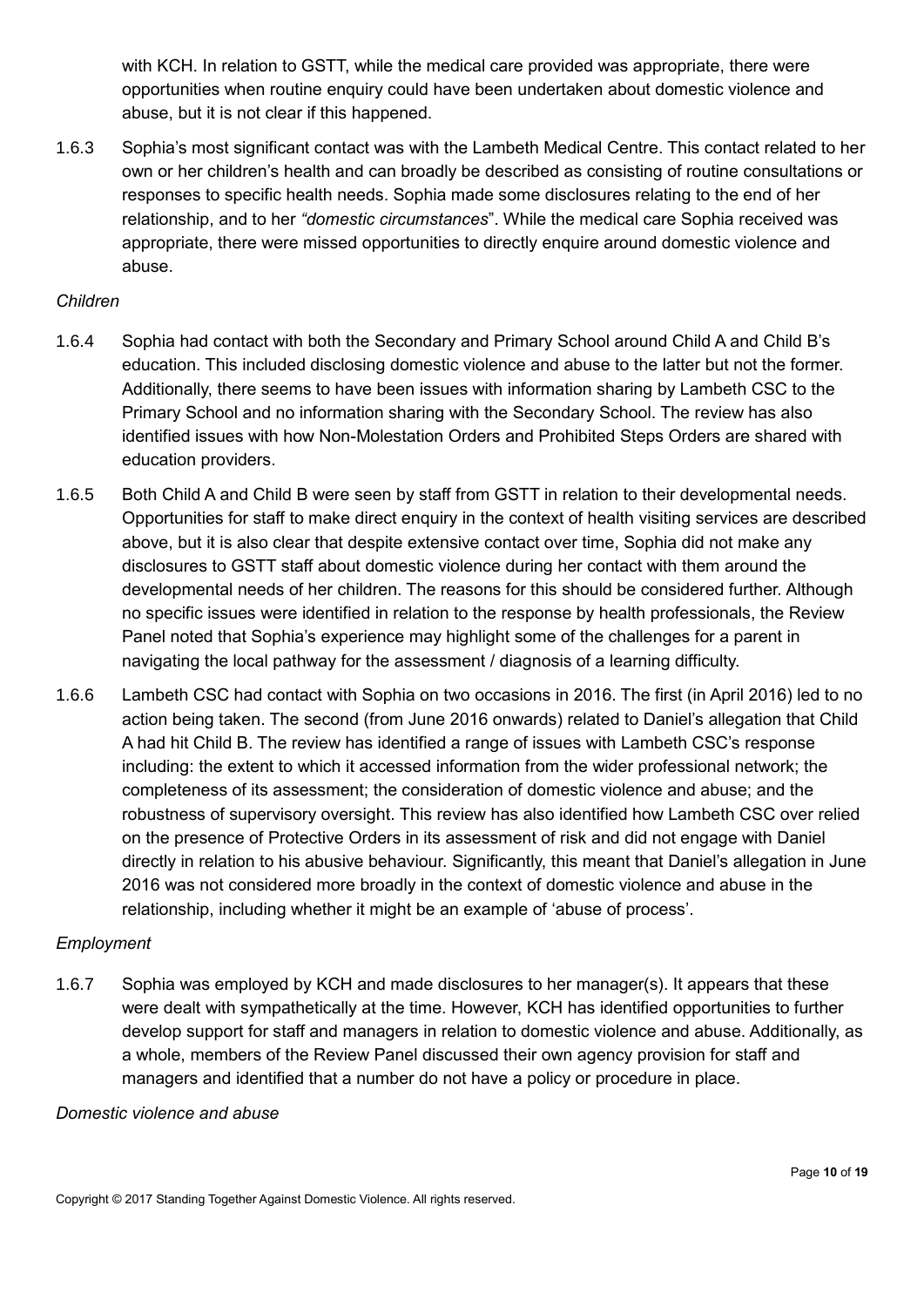- 1.6.8 Sophia had contact with the MPS, the Gaia Centre and Victim Support around domestic violence and abuse.
- 1.6.9 There were significant issues with the MPS response, with this being compromised by disputes over procedural issues which likely affected Sophia's confidence that the MPS could provide help, as well as limited inter-agency engagement with the Gaia Centre. Additionally, opportunities to undertake enforcement of the Non-Molestation Orders were not exploited.
- 1.6.10 The Gaia Centre provided extensive support to Sophia over a period of some months in 2016. This appears to have been useful to Sophia, although the review has identified a number of issues with the Gaia Centre's response. In particular this includes: the review of the Domestic Abuse Stalking and Harassment Risk Identification Checklist (DASH RIC); consideration of a referral to the local MARAC on professional judgement; and issues around Protective Orders (in particular safety netting advice about what to do when an order is due to end). While Victim Support had very limited contact with Sophia, the fact that both services had contact with her is an important reminder of the need for specialist services to establish if someone is accessing support from another provider.
- 1.6.11 Learning that is relevant to all agencies (but particularly Lambeth CSC, MPS, Gaia Centre in this case) relates to the different levels of knowledge about Protective Orders generally and specifically in relation to what orders were in place in relation to Sophia and the children.

# *Child maintenance*

1.6.12 Sophia had contact with the CMS on two occasions to apply for child maintenance. The CMS also had (or attempted) contact with Daniel in relation to Sophia's applications. The CMS's response to Sophia was inadequate. The review has also identified systemic issues in relation to how domestic violence and abuse are addressed by the CMS in its contact with the public generally; the management of domestic violence and abuse; and staff training.

#### *Other issues*

- 1.6.13 Sophia had contact with Lambeth Housing, as well as Lambeth Council's Revenue and Benefits Service. This contact was limited to the management of maintenance or Council Tax and benefit issues. While this contact was appropriate, it could have been an opportunity to explore the cause of the issues Sophia was having. This may have created space to encourage disclosure of, or enquiry about, domestic violence and abuse.
- 1.6.14 In contrast, the contact with Daniel was more limited. There were no issues identified in relation to his limited health contact with the Croydon Medical Centre and Croydon Health Services. Despite his reported alcohol use, he does not appear to have accessed help around this from either his GP or other services (which is perhaps unsurprising as he denies this was an issue).
- 1.6.15 The MPS had contact with Daniel, in relation to both an allegation by Sophia and his own allegation that Child A had hit Child B. The MPS's management of both these issues was poor and opportunities to undertake enforcement of the Non-Molestation Orders were not exploited.

#### *Analysis*

1.6.16 Tragically, Sophia's death means that it will never be possible to know the full extent of her experiences. Considering the government definition of domestic violence and abuse, information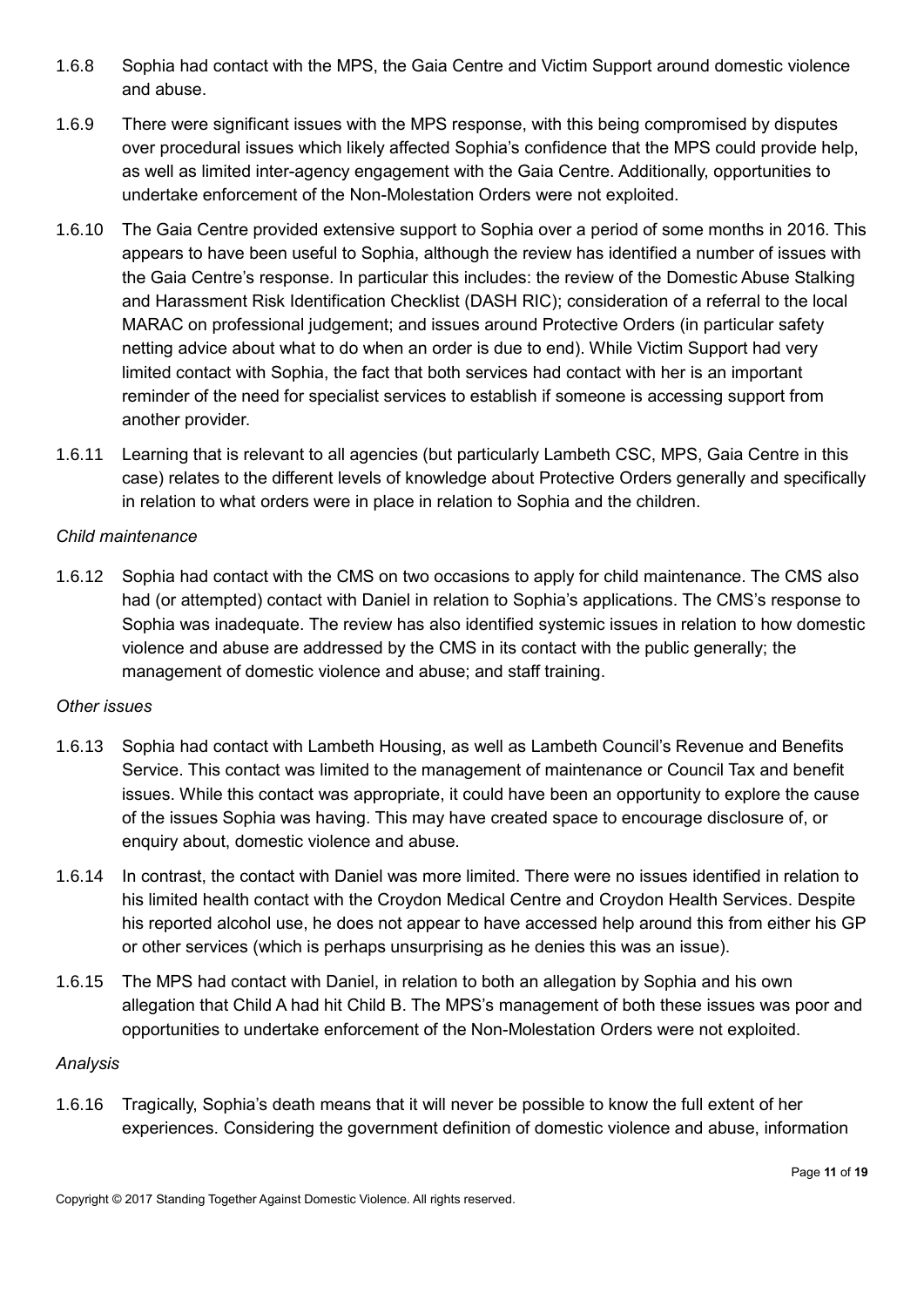gathered by the MPS as part of the murder investigation, provided by other agencies, and accounts from family and friends, Sophia was clearly the victim of domestic violence and abuse from Daniel. Sophia made disclosures to a number of agencies and obtained a Non-Molestation Order and a Prohibited Steps Order, and these actions speak to her fears about what Daniel might do. They are also a testament to the steps Sophia took to protect herself and her children.

- 1.6.17 Although he claimed that he had never been violent or abusive in the relationship, the Review Panel concluded that Sophia was subject to a range of violence and abuse by Daniel. This included:
	- o Physical abuse: at least one assault, with disclosures by Sophia that Daniel had hit her in the past
	- o Coercion, threats and intimidation: threats including statements like: "*you are dead".* Other behaviours including harassment (e.g. multiple texts and phone calls) and potentially stalking (e.g. when Daniel approached Sophia on a bus after an application to the CMS, and successfully pressured her into withdrawing the application)
	- o Emotional abuse and isolation: examples of verbal abuse in person and by text and phone, including name calling. Friends also re-counted Sophia's experience of these calls, as well as other examples of Daniel's behaviour, including hanging up
	- $\circ$  Sexual violence: no evidence was shared with the Review Panel in relation to sexual violence.
- 1.6.18 There is evidence that Daniel used Child A and Child B, in particular in relation to contact and care arrangements, but was also controlling over whether or not Child B's developmental needs were explored.
- 1.6.19 Sophia also experienced financial abuse (with Daniel withholding money, being threatened when she made a child maintenance application and ultimately murdered), and there is an indication that Daniel also sought to use economic abuse (Sophia told her employers and friends that Daniel wanted her to lose her job).
- 1.6.20 Taken together, Daniel's behaviour would have enabled him to exert coercive control over Sophia.
- 1.6.21 There is another feature of Daniel's abusive behaviour that should be explicitly named: Daniel's (unsubstantiated) allegation that Child A had hit Child B. This could be seen as an example of 'abuse of process', which involves the use of different platforms to continue unwanted contact, undermine someone's credibility, exercise control or to demonstrate an abuser's own power.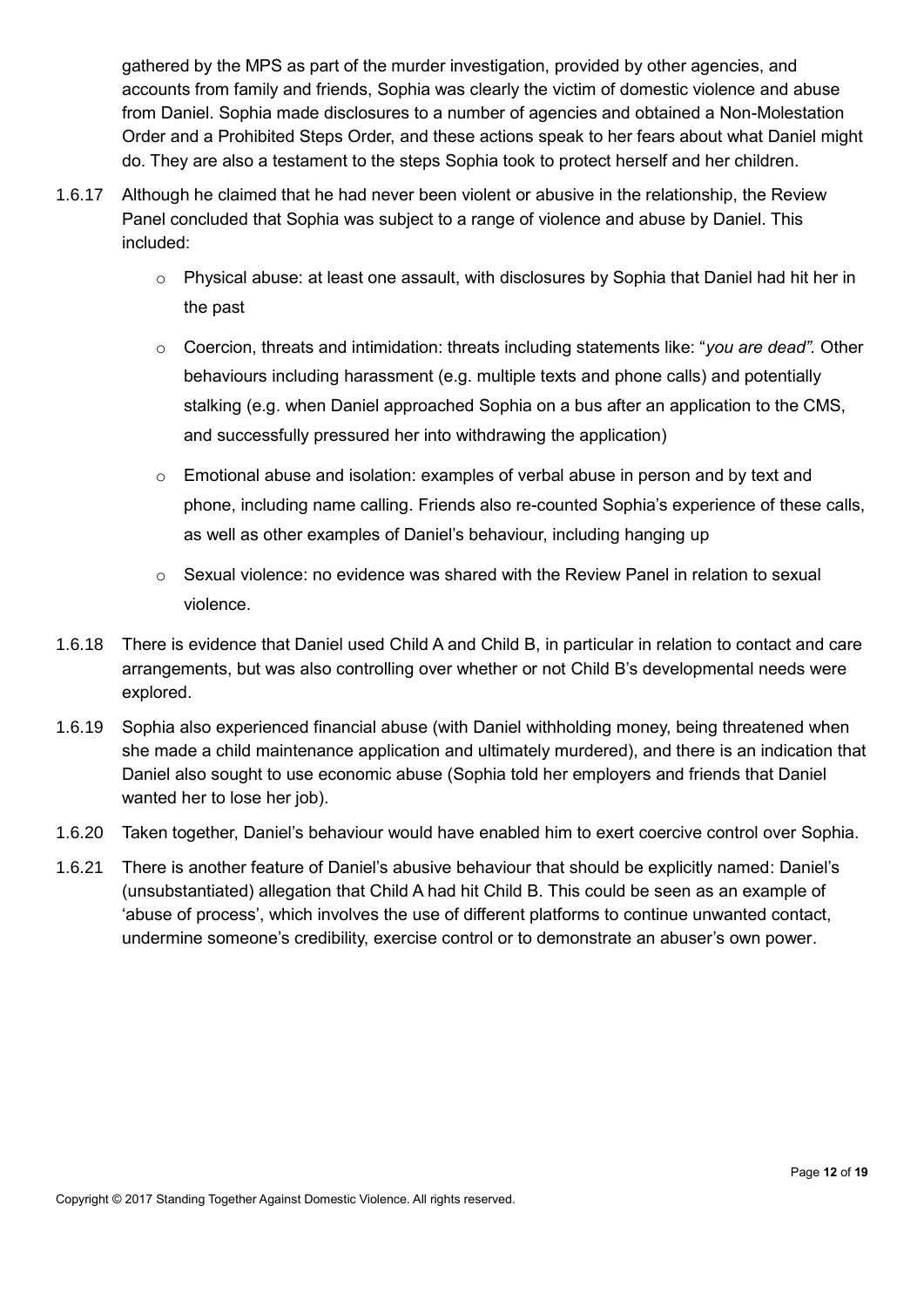#### **FINAL VERSION – FOR PUBLICATION MARCH 2019**

# <span id="page-12-0"></span>**1.7 Conclusions**

- 1.7.1 Daniel waited for Sophia at a place where he knew she would be (Child B's school, at the end of the school day, when she was in the company of Child B, Child A and a friend), before confronting her and shortly thereafter stabbing her to death. This tragedy, and the fact that Child A and Child B will have to grow up without their mother as a result of Daniel's actions, is made even worse given their proximity to the attack. Sophia's family and friends have also been deeply affected.
- 1.7.2 But Daniel's actions must not be allowed to overshadow Sophia's life. The Pen Portrait of Sophia provided by her sister, as well as interviews with her friends and colleague, speak to her character and spirit. Sophia was dedicated to her children. She was also a well-liked, dynamic and funny friend and colleague, as well as a valued employee.
- 1.7.3 There has been significant learning identified during the course of this review, which the Review Panel hopes will prompt individual agencies, as well as the appropriate partnerships, to further develop their response to domestic violence and abuse. This learning is summarised below.
- 1.7.4 The Review Panel extends its sympathy to all those affected by Sophia's death and thanks all those who have participated in the review.

# <span id="page-12-1"></span>**1.8 Lessons To Be Learnt**

- 1.8.1 The most substantive learning in this case has related to four areas: Protective Orders, child maintenance, the assessment of domestic abuse in a family context and the police response.
- 1.8.2 In the case of Protective Orders, these were useful tools for Sophia: she had obtained a Non-Molestation Order (in place until shortly before the homicide), as well as a Prohibited Steps Order. However, in practice, agencies had different levels of knowledge, both about orders generally, as well as specifically in relation to what orders were in place. Sophia's murder demonstrates why it is critical to look beyond the existence of an order and ensure that the potential risk posed by an (alleged) perpetrator is considered in and of its own right, including when an order comes to an end. While the specific learning relates to a number of agencies, it has a broader relevance to all professional and agencies. This has included identifying an opportunity to consider whether more can be done to enable the activation of Protective Orders and better support a victim in their use of such tools. Recommendations have been made to address these points.
- 1.8.3 Child maintenance is central to this case within a wider context of financial and economic abuse. Daniel was able to use threats to force Sophia to drop her original application for child maintenance. That in and of itself is important learning about the necessity to understand and identify financial and economic abuse, including how it operates in the context of an abusive relationship underpinned by coercive control. This case has also identified critical learning for the CMS, the agency responsible for managing child maintenance applications. Its management of Sophia's case was inadequate. Additionally, the evidence available to the Review Panel has illuminated concerns beyond Sophia's experience, highlighting what appear to be systemic issues in the CMS's response to domestic violence and abuse. Despite estimates that a third of its users will have been affected by domestic violence and abuse, there are significant problems in: the profile given to this issue; the CMS's procedures (including the management of risk from an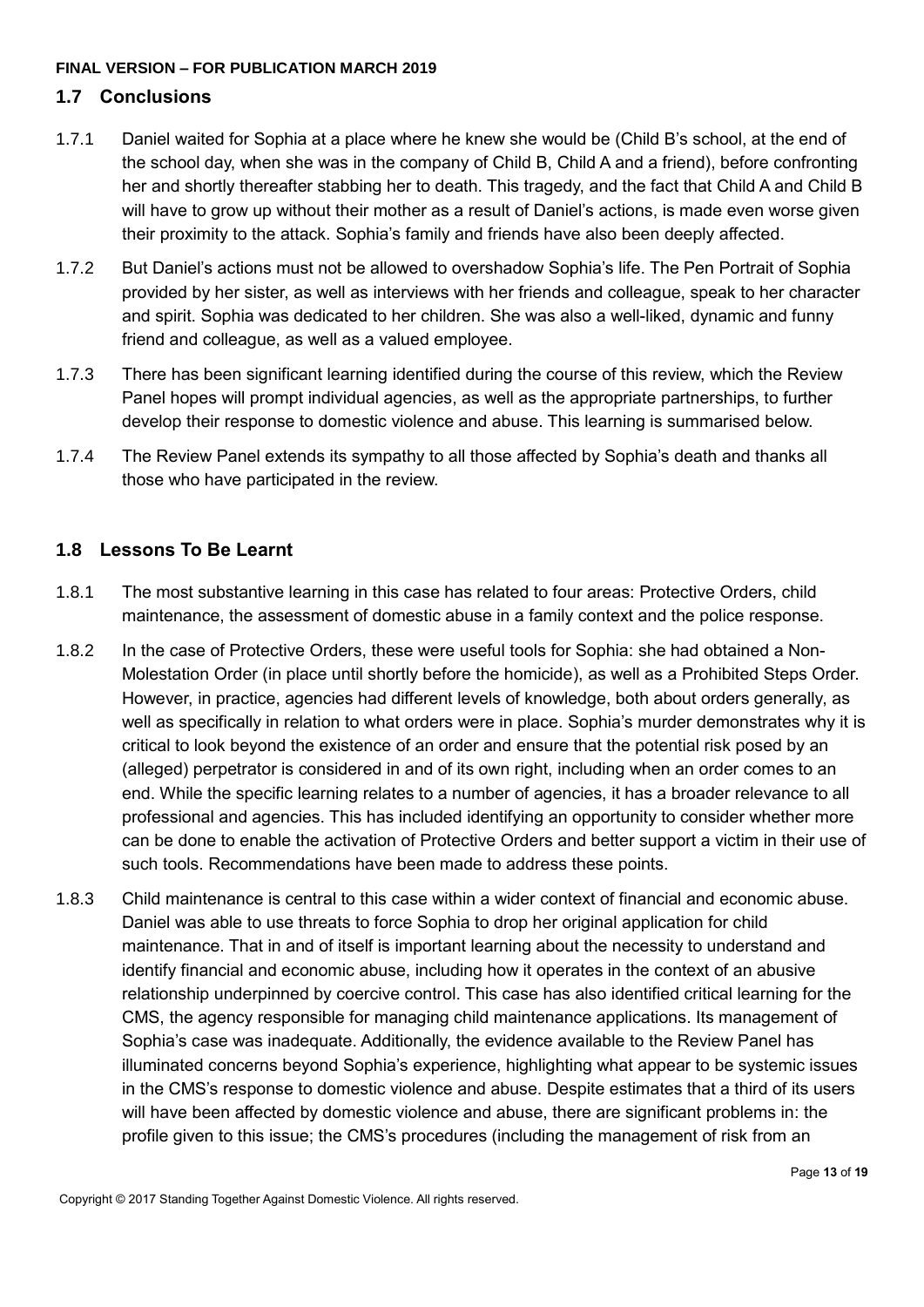(alleged) perpetrator); and staff training. The CMS's current response to domestic violence and abuse is therefore insufficient. Urgent action is required to address the learning from this review and a number of recommendations have been made.

- 1.8.4 Being able to assess domestic abuse in a family context is essential in order to safeguard children and the non-abusive parent, as well as to hold the perpetrator to account. In Sophia's case, Lambeth CSC did not undertake a holistic assessment. This meant they did not consider the reason for the allegations made by Daniel, including whether this was an example of abuse of process, and failed to draw on all the resources at their disposal (both in terms of information from other agencies, but also conceptually in terms of understanding the impact of domestic violence). Nor was Daniel's abuse directly addressed. Those familiar with findings from DHRs will be aware that such learning is not uncommon. More pressingly, not dissimilar findings have been a feature of a previous SCR in Lambeth. There are recommendations for both Lambeth CSC and the LSCB to address this learning.
- 1.8.5 Conversely, there has also been learning for two agencies, the Gaia Centre (provided by Refuge) and the Primary School, in relation to their information sharing with Lambeth CSC. In both cases these agencies could have shared information more proactively.
- 1.8.6 Sophia reached out for help to the MPS. Yet procedural issues likely comprised Sophia's confidence in the MPS. This is unacceptable. These issues also meant there was limited interagency engagement with the Gaia Centre and missed opportunities around enforcement. The MPS has acknowledged these issues, and a recommendation has been made to ensure that the learning from this case is disseminated force wide.
- 1.8.7 In addition to the learning in these four substantive areas, a range of other learning has also been identified by agencies (reflected individually as part of their IMRs), as well as by the Review Panel (which has made a number of recommendations in response).
- 1.8.8 This review has highlighted some procedural issues, relating to the role of government departments (and the agencies and public bodies that they are responsible for) in the DHR process. The review has also highlighted and explored a weakness in the approach of participating agencies in fully considering equality and diversity issues in their analysis of their contact with the subjects of a review.
- 1.8.9 There have however been examples of good practice. For example, despite learning for the Gaia Centre, they provided timely support to Sophia, while health and education providers offered interventions to Sophia and her family around a range of issues. The NSPCC's response is also commendable.
- 1.8.10 Following the conclusion of a DHR, there is an opportunity for agencies to consider the local response to domestic violence and abuse in light of the learning and recommendations. This is relevant to agencies both individually and collectively. Fortunately, Lambeth has a well-developed VAWG strategy. Many of the recommendations made in this review will build on, or add to, the initiatives that are already underway to develop local processes, systems and partnership working. The Review Panel hopes that this work will be underpinned by a recognition that the response to domestic violence is a shared responsibility as it really is everybody's business to make the future safer for others.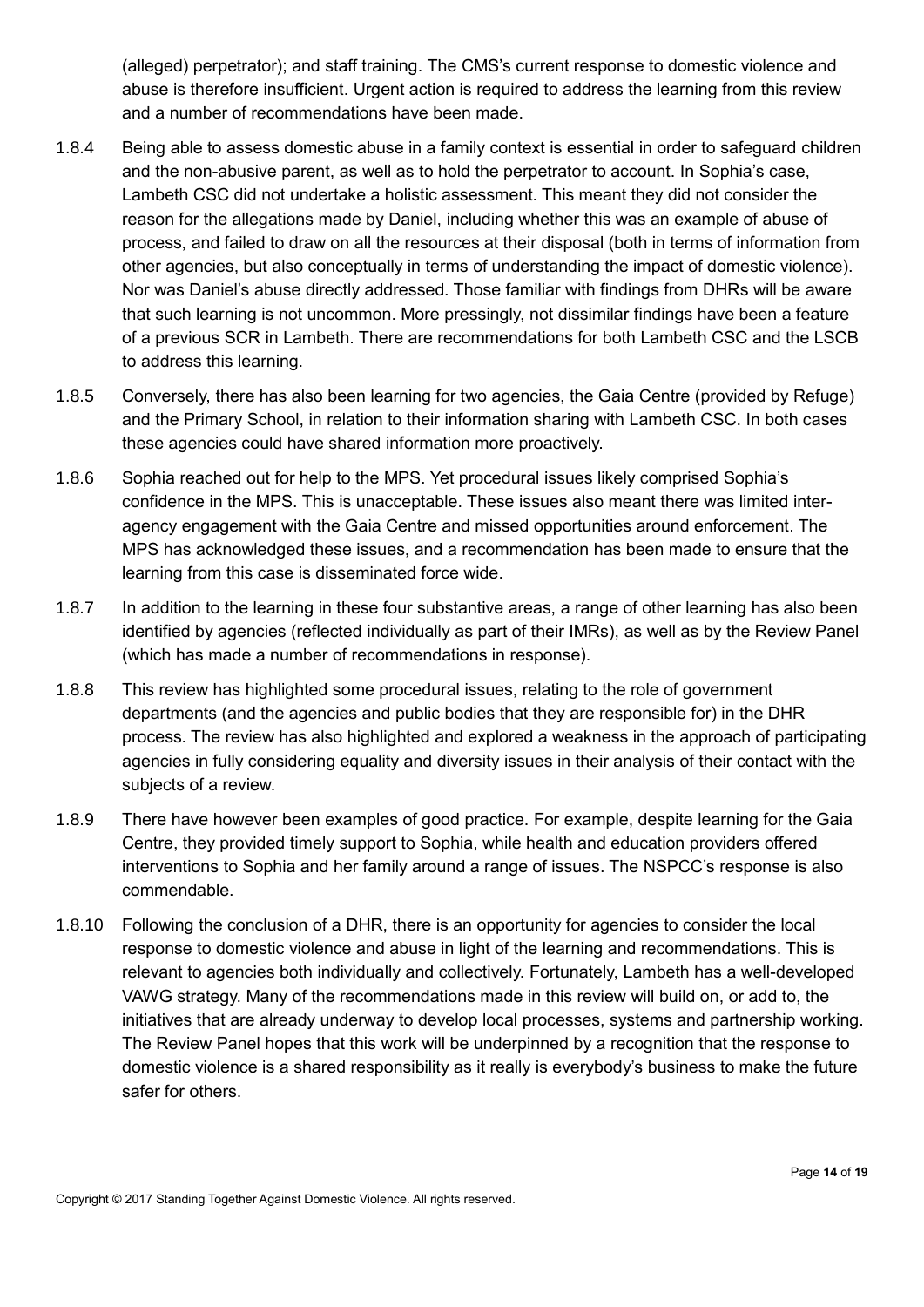#### **FINAL VERSION – FOR PUBLICATION MARCH 2019**

# <span id="page-14-0"></span>**1.9 Recommendations**

# <span id="page-14-1"></span>**1.10 IMR Recommendations (Single Agency):**

1.10.1 The following single agency recommendations were made by the agencies in their IMRs:

#### **CMS**

- 1.10.2 Updating our call scripts for our Applications caseworkers at the front end of the CMS business.
- 1.10.3 Implementation of coaching on domestic abuse for all our caseworkers by end October 2018 which covers the points set out at section 8 above.

# **GSTT**

- 1.10.4 Undertake an audit in regards to routine enquiry regarding domestic abuse across services. This is to look at whether routine enquiry is being undertaken; what the responses to domestic abuse were and actions undertaken as a result of any disclosure.
- 1.10.5 Develop a Trust domestic abuse strategy.

# **KCH**

- 1.10.6 Drive/ promotion within Kings to raise awareness on Domestic Violence with a focus on the impact on staff / colleagues and the existing help available including the Employee Assistance Programme.
- 1.10.7 "Standalone policy/ guidelines for supporting staff experiencing Domestic Abuse. Completion by September 2018.

#### **Lambeth CSC**

- 1.10.8 Domestic Violence workshop at a Social Work for all Social Workers to stress the importance of using the Barnardo's Risk Assessment Matrix, talking to perpetrators and sharing risk assessments with Gaia.
- 1.10.9 Lambeth Commissioners to improve the resources for perpetrators of domestic violence, in particular when the threshold for ongoing involvement of Children's Social Care is not met.

#### **The (Lambeth) Medical Centre**

1.10.10 Practice Adult Safeguarding policy needs to be updated outlining the local resources available to support victims of Domestic Abuse.

#### **MPS**

1.10.11 It is recommended that Lambeth Borough Operational Command Unit (BOCU) Senior Leadership Team debrief the officers involved in this incident to remind them of the importance of ensuring risk has been adequately identified and managed in cases where responsibility for investigation is at dispute. Officers should be reminded of their responsibilities under the Code of Practice for Victims of Crime.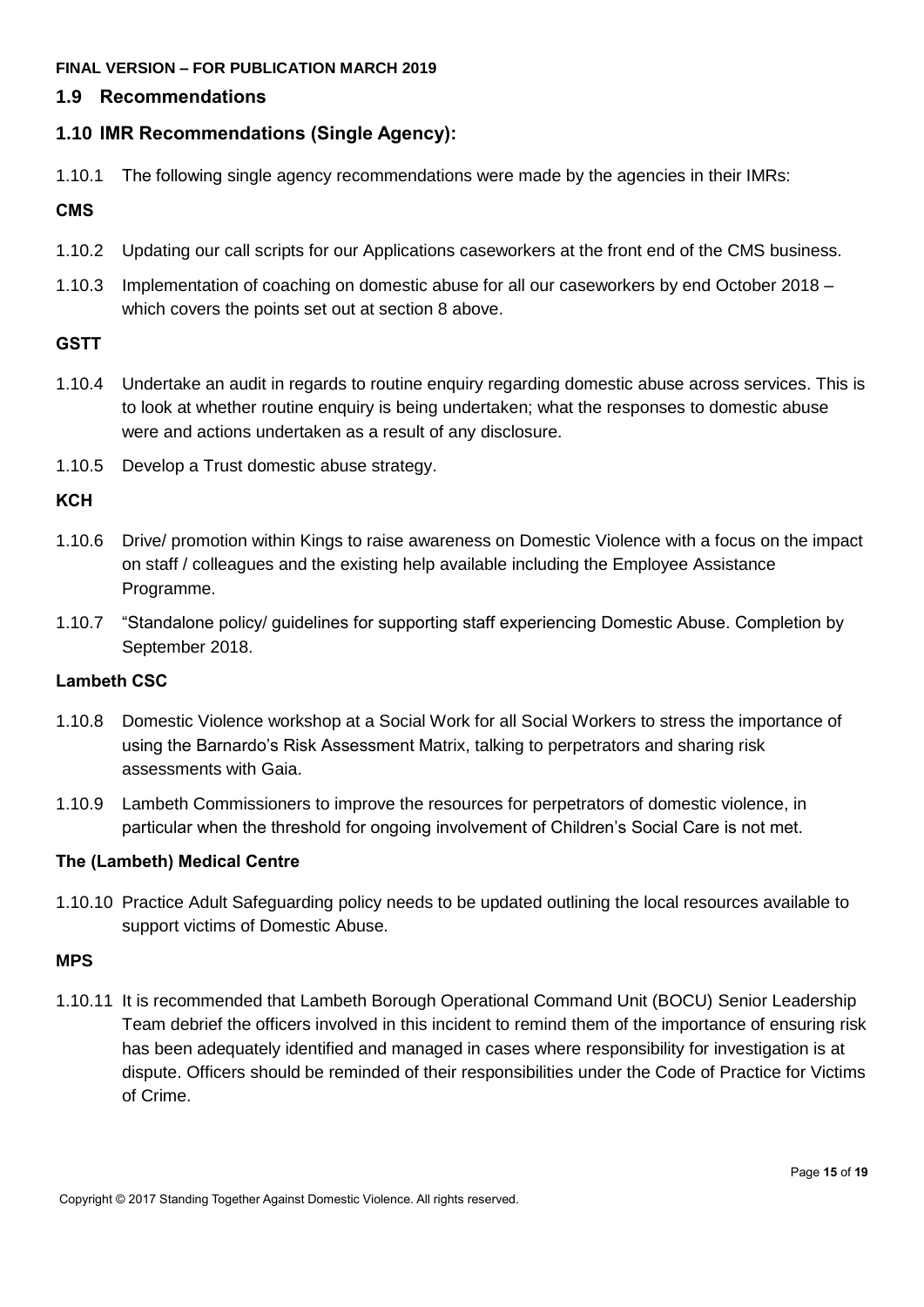1.10.12 It is recommended that Croydon BOCU Senior Leadership Team debrief the officers involved in this incident to remind them of the importance of ensuring risk has been adequately identified and managed in cases where responsibility for investigation is at dispute. Officers should be reminded of their responsibilities under the Code of Practice for Victims of Crime.

#### **Primary School**

1.10.13 The school ensures that a member of the SLT or the Family Services Officer is on site whilst there are pupils on site. This is to respond to/ address any safeguarding or CP concerns that might arise.

# **Refuge**

- 1.10.14 Refuge should review within the next 6 months whether a threat to kill on the SafeLives risk indicator checklist should be considered on a case by case basis to be escalated to high and therefore referred to the MARAC.
- 1.10.15 Refuge should ensure staff are aware of Refuge's policy to review the SafeLives risk indicator checklist every 4 weeks or earlier if a significant change occurs e.g. the granting of a Non-Molestation Order. This is to be conveyed to staff within the next 3 months.
- 1.10.16 Refuge should endeavour to ensure the last contact with a client is prior to case closure. In this case, a further telephone conversation should have been attempted following the call on 13<sup>th</sup> June 2016. This is to be conveyed to staff within the next 3 months.

# **Victim Support**

- 1.10.17 Ensure that all Victim Support staff are aware of the timeframes stipulated in the DA Operating Procedure, provide training in areas where this practice has not been adopted. Managers to address this with their teams, through team meetings and one to one supervision.
- 1.10.18 Ensure that present day Victim Support procedure and practice is adhered to through the continued use of dip-sampling and case review and feedback to staff. This is already being actioned through the introduction of an improved case review and auditing process throughout the organisation on a national level. The Victim Assessment and Referral Centre staff should be included in this explicitly.
- 1.10.19 Victim Support has a robust induction process, including training on operating procedures but it would be good practice for procedures to be regularly circulated and discussed in team meetings as a standard agenda item.
- 1.10.20 When changes are made to policy and procedure to bring them up to date, this needs to be accompanied by a "briefing note" circulated throughout the organisation and feature on team meeting agendas within a month of launching revised policy/procedure to identify any further training need.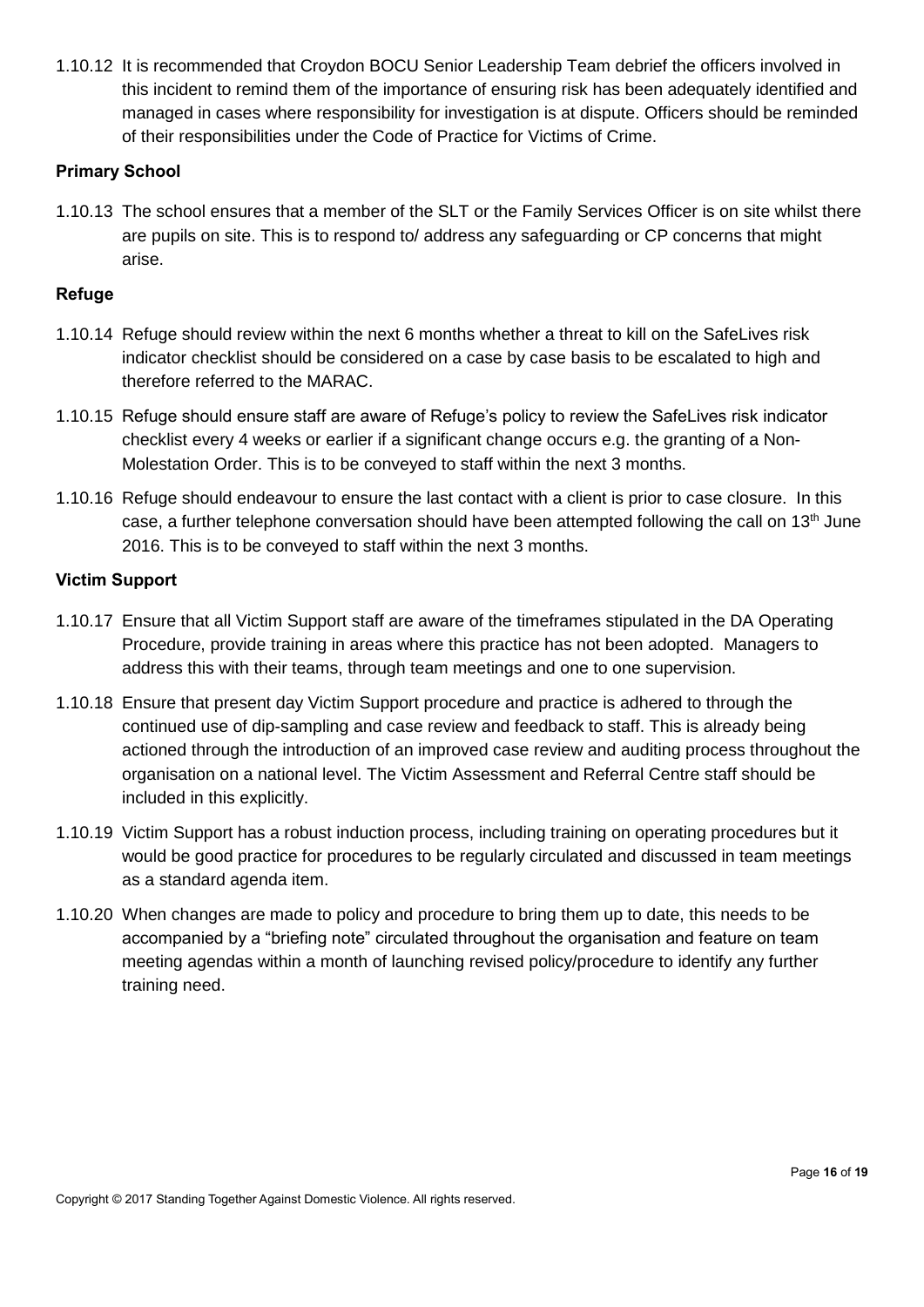#### **FINAL VERSION – FOR PUBLICATION MARCH 2019**

# <span id="page-16-0"></span>**1.11 Overview Report Recommendations:**

- 1.11.1 The Review Panel has made the following recommendations.
- 1.11.2 These recommendations should be acted on through the development of an action plan, with progress reported on to the Safer Lambeth Partnership within six months of the review being approved. In relation to the recommendations with national implications, the Chair of the Safer Lambeth Partnership should write the relevant government department, to share these recommendations and updates on the actions taken should be provided within six months of the review being approved.
- 1.11.3 **Recommendation 1:** The DWP to ensure that its agencies and public bodies have processes in place to enable them to participate in DHRs in a timely and appropriate manner.
- 1.11.4 **Recommendation 2:** The Home Office to amend the multi-agency statutory guidance for the conduct of DHRs by extending the duty 'to have regard' to government departments and the agencies and public bodies associated with them.
- 1.11.5 **Recommendation 3:** The UK Government to include abuse of process in the statutory definition of domestic violence and abuse and the associated statutory guidance.
- 1.11.6 **Recommendation 4:** MOPAC to work with local boroughs to develop a sustainable media-based public health awareness campaign to establish people's rights and promote community-building and primary prevention activities that tackle underlying assumptions in society.
- 1.11.7 **Recommendation 5:** The MPS quarterly recommendations meeting to review the learning from this report and take action to be assured that there is consistent practice across BOCU's regarding the resolution of disputes over responsibility for an investigation so that these are resolved promptly, and the safety of victims is prioritised.
- 1.11.8 **Recommendation 6:** The Gaia Centre (run by Refuge) to revise its operating procedures to ensure staff routinely enquire of a client whether they are working with other services.
- 1.11.9 **Recommendation 7:** Victim Support to ensure the practice in its specialist domestic abuse teams (to routinely enquire of a client whether they are working with other services) is reflected in its procedures.
- 1.11.10 **Recommendation 8:** The DWP to direct the CMS to urgently review its public facing literature to ensure it addresses domestic violence and abuse in line with best practice around awareness raising, including specific reference to economic abuse (what it is and how it operates in post separation abuse).
- 1.11.11 **Recommendation 9:** The DWP to urgently commission an independent review into the CMS's policy and procedure around domestic violence, informed by substantive consultation with victim/survivors and specialist domestic abuse services. This review to include in scope: the response to disclosures of domestic violence when making a child maintenance application; provision of independent specialist advice in that context; and the identification and management of risks by (alleged) perpetrators.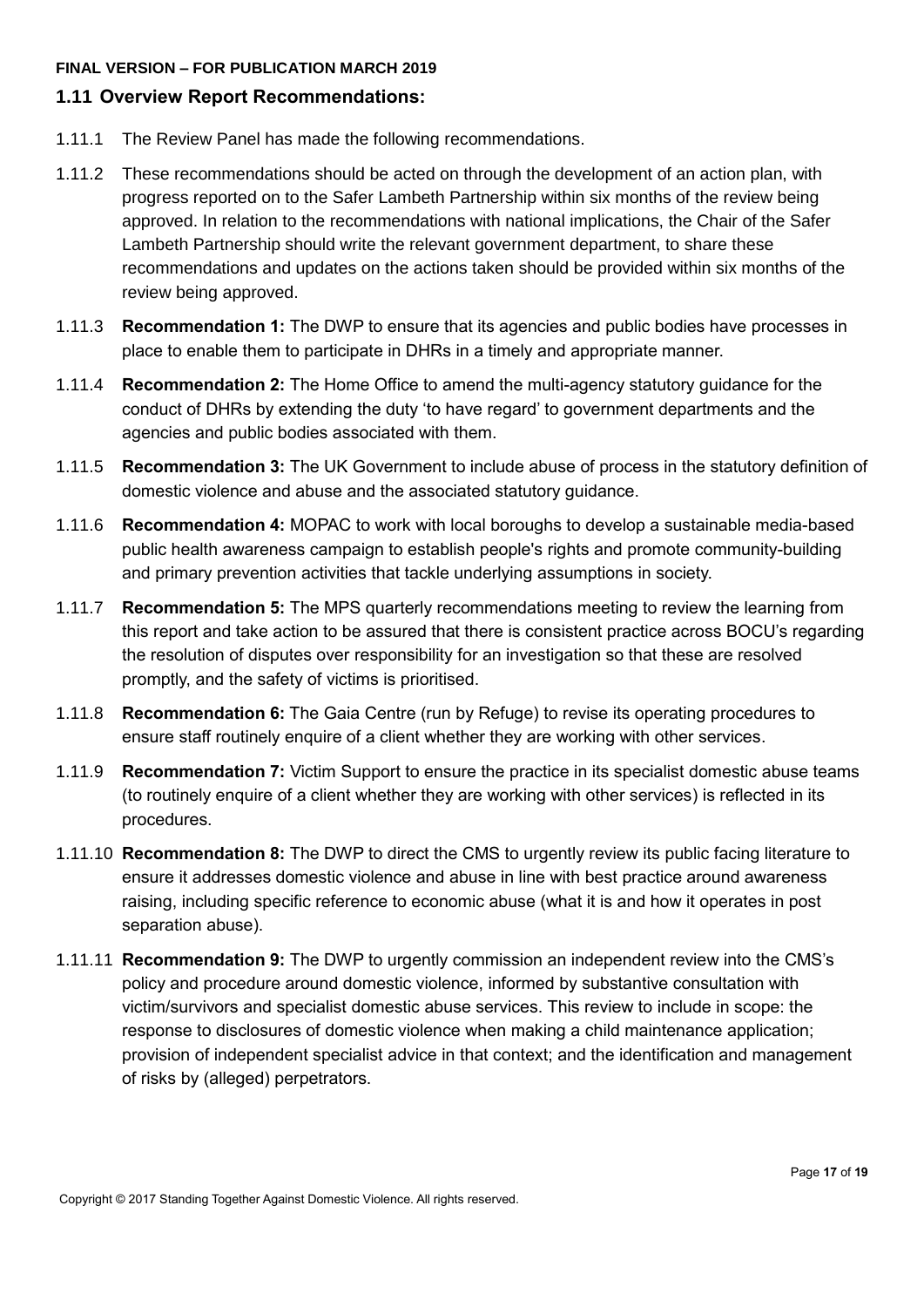- 1.11.12 **Recommendation 10:** The DWP to direct the CMS to urgently commission a specialist domestic abuse service to review, develop and support the delivery of a robust domestic violence training programme.
- 1.11.13 **Recommendation 11:** The Safer Lambeth Partnership to identify how it can support the raising of awareness of domestic violence and abuse across the public, voluntary and private sector by encouraging employers to develop robust workplace policies to support employees who may be victims of domestic abuse, violence or stalking.
- 1.11.14 **Recommendation 12:** Representatives from organisations participating in this review that do not have a workplace policy to support employees who may be victims of violence, abuse or stalking to escalate this issue within their organisation so that a robust policy can be put in place.
- 1.11.15 **Recommendation 13:** The Lambeth CCG to work with general practices in the borough to incorporate the RCGP domestic abuse guidance for general practitioners into policies and practice.
- 1.11.16 **Recommendation 14:** The Lambeth CCG to develop a programme for general practices in the borough providing access to: training (including reflective practice) and a referral pathway (including specialist advocacy) to enable a consistent response to domestic violence and abuse.
- 1.11.17 **Recommendation 15:** The LSCB Performance and Quality Assurance Sub Group to undertake a wider case audit to explore the issues identified in this case (the limited exploration of domestic violence, the use of the Barnardo's Risk Assessment, decision making and supervisory oversight) and identify any actions required to improve performance**.**
- 1.11.18 **Recommendation 16:** Lambeth CSC to undertake a skills audit and a training needs analysis in relation to work with perpetrators, in order to develop and embed a consistent response to perpetrators across its workforce. This should include upskilling Team Managers, so they are able to provide the proper supervision and support.
- 1.11.19 **Recommendation 17:** The Safer Lambeth Partnership to implement and evaluate the planned multi-agency training on work with perpetrators being developed as part of the 'Prevention and Change' project.
- 1.11.20 **Recommendation 18:** The Safer Lambeth Partnership to review the referral route to the local MARAC in order to be assured that professionals are making appropriate referrals, in particular that they are confident in doing so on professional judgement.
- 1.11.21 **Recommendation 19:** The Gaia Centre (run by Refuge) to review the practice issues identified in this case and develop an improvement plan for agreement with the local commissioner**.**
- 1.11.22 **Recommendation 20:** Lambeth Housing to review national best practice in relation to housing management, including the Domestic Abuse Housing Alliance, and develop a local programme to further develop the housing management response to domestic violence and abuse.
- 1.11.23 **Recommendation 21:** The Safer Lambeth Partnership to undertake awareness raising and training activity to increase professional understanding of financial and economic abuse locally.
- 1.11.24 **Recommendation 22:** The Safer Lambeth Partnership to work with local partners to identify issues and barriers in relation to protective orders locally (particularly around professional understanding, application, use and expiration) and ensure that appropriate guidance and procedures are in place.